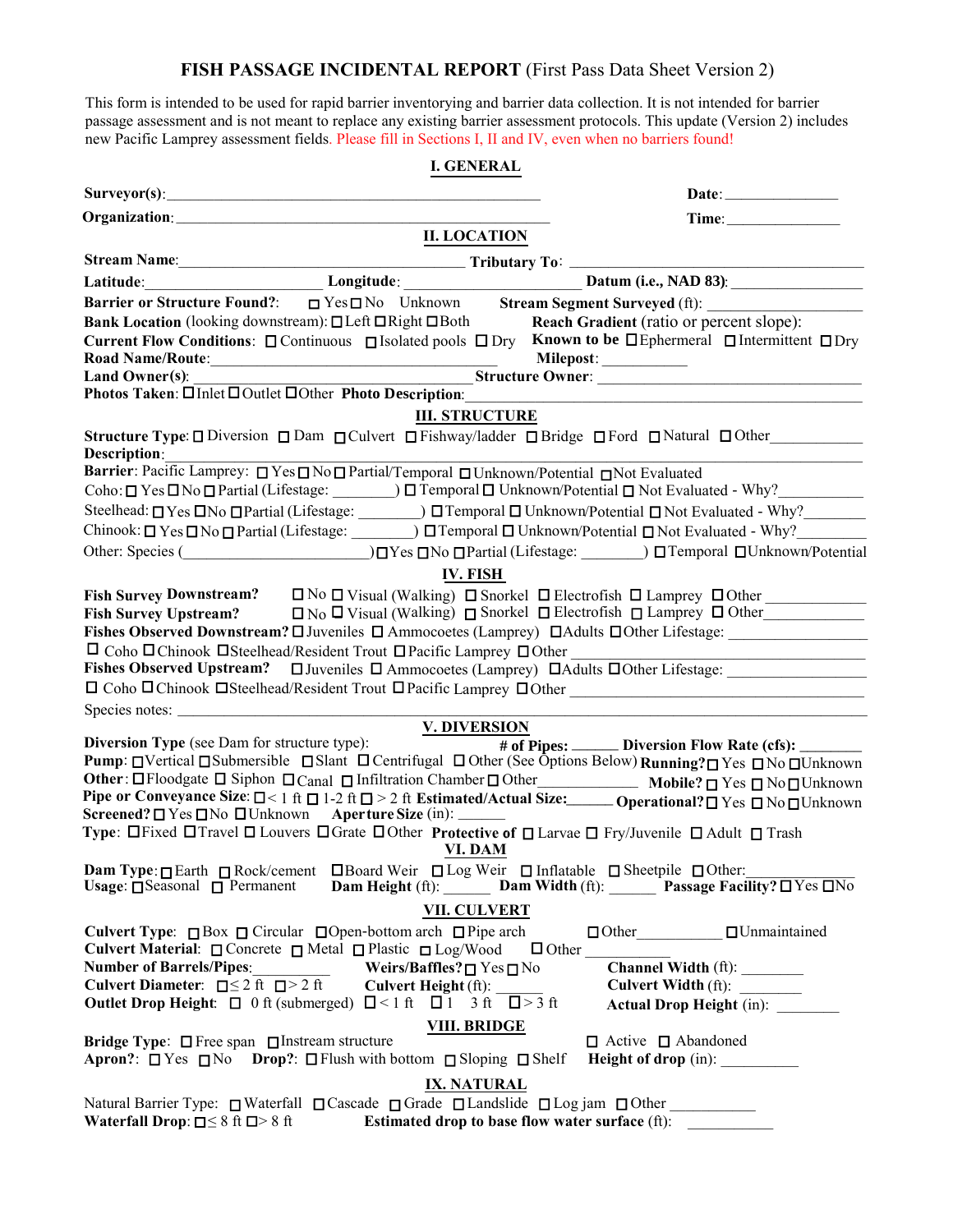# **X. ADDITIONAL NOTES**

Additional Notes Further Describing the Barrier and Passage Impediment:

Does this site need treatment?  $\Box$  Yes  $\Box$  No  $\Box$  Unknown Treatment Recommendations:

# **Initial Pacific Lamprey Assessment Section**:

**Is one of the following true?** Check all that apply.

- \_\_\_\_ A natural structure (e.g. waterfall, cascade, log-jam).
- \_\_\_\_ Natural bottom through culvert or under bridge.
- Structure submerged during most flows. \_\_\_\_
- \_\_\_\_ Diversion without instream structure blocking upstream passage.
- $\frac{1}{2}$  All stream reaches upstream of gradient > 2% and lacking fines. Note: Lower gradient reaches could exist considerably upstream and provide habitat.
- \_\_\_\_ Barrier site outside the current and historical range of Pacific Lamprey. Note: Check out<https://map.dfg.ca.gov/bios/?al=ds2673>for Pacific Lamprey range.
- If any boxes are checked, then there is **no further Lamprey Passage Assessment needed.**

If surveyor disagrees (refer to the features below), provide a check here  $\_\_$  and provide reasoning below:

.

Structural features that may challenge lamprey: perched culverts, acute edges, u-channels, baffles, weirs or other structures in the structure, overhangs, near-bottom velocities  $> 1$  m/s, porous surface (grates), gaps or holes, lack of subaerial routes, confused turbulence, seams/cracks/gaps that break suction on otherwise smooth surfaces, heavy moss/algae, repeated challenges, seasonally dry conditions at site or upstream.

Send comments to: Anne Elston, CDFW, 830 S Street, Sacramento, CA 95814, Email: Anne.Elston@wildlife.ca.gov

 Damon Goodman USFWS, 1655 Heindon Road, Arcata, CA, 95521 [damon\\_goodman@fws.gov](mailto:damon_goodman@fws.gov) Lamprey questions: Stewart Reid, Western Fishes, 2045 East Main, Ashland OR 97520 [WesternFishes@opendoor.com](mailto:westernfishes@opendoor.com)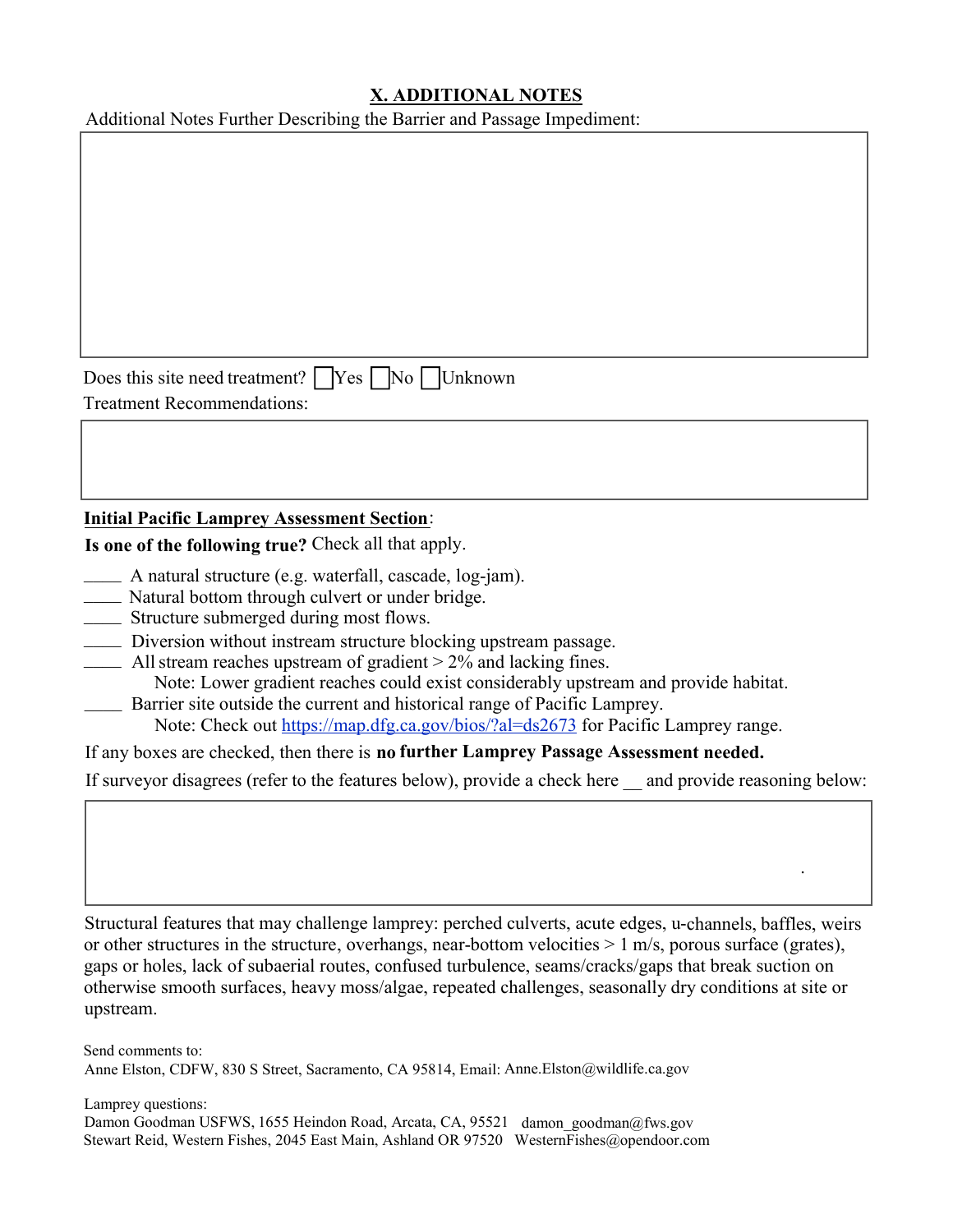## **INSTRUCTIONS TO FISH PASSAGE INCIDENTAL REPORT**

### **I. GENERAL**

Surveyor - Enter the names of people conducting the survey.

Date/Time - Enter the day's date (mm/dd/yy) and the time of the survey (24hr).

Organization - Enter the organization name.

Flow Conditions:

Continuous - Free flowing water.

Isolated pools - Pools are present but they are not connected by free flowing water. Dry - No water at all.

### **II. LOCATION**

Latitude/Longitude - North American Datum 1983.

Quad Name - U.S.G.S. 7.5 minute quadrangle name, if known.

Stream Name - Enter the stream name as it appears on the 7.5 minute quadrangle map. If official name not available, enter local name or 'unnamed'.

Tributary To - Enter the name of the receiving stream, river lake or ocean.

Reach Gradient - ratio or percent slope within barrier reach

Barrier(s) Found - Mark No if barrier(s) not found. If a barrier is found, please fill in the rest of the form. Stream Segment Surveyed - Record the length of the surveyed stream segment or reach where no barriers found. Bank Location - Where in the stream the structure is located, looking downstream.

Road Name - Enter road name and/or number.

Milepost - Generally, both State and County roads have markers located every half mile indicating the road/highway number, county it is located in, and the postmile or kilopost location of the marker. For north/south roads, the markers start at 0.00 from the southern end and increase as you travel north. For west/east roads, the markers start at 0.00 from the western end and increase as you travel east.

Photos Taken - Mark when pictures of the inlet, outlet or other parts of a barrier were taken.

Photos Description/Numbers - Briefly describe each picture, orientation (eg. looking upstream) and number/filename.

Photos should include downstream entrance to structure, upstream exit, interior of culverts (esp. if any structural features) and any features of concern. Please provide photos with this form.

Land Owner - May be private, public, tribal, or unknown. If known, put down owners name and contact info. Structure Owner - May be different from land owner- if known, put down owner's name and contact info.

#### **III. STRUCTURE**

Structure Type:

Diversion - A man-made structure or installation for transferring water from a stream by a pipe, canal, well, or other conduit to another watercourse or to the land. Surface diversions fall into two general categories: pump and gravity.

#### **Note: the diversion is distinct from the structure (dam) that impounds or directs the water**.

Dam - A man-made barrier constructed across a stream to control water flow or create a reservoir. Culvert - A pipe that allows streams, rivers, or runoff to pass under a road.

Bridge - A structure conveying a road or pathway over a stream, river, or a depression.

Ford - A road crossing that allows the river to run over a road (Arizona crossing).

Natural - A natural barrier, such as waterfall, beaver dam, insufficient flow, landslide, velocity, etc.

Other - Anything that is not described in the above categories.

Description - Any additional significant details about the structure.

Passage Status - Based on field observations describe the impact on fish passage (estimate to your best judgment).

Jumping (e.g. salmonids, pikeminnows), Swimming (e.g. suckers, lampreys, dace), Climbing (Pacific Lamprey).

Total barriers clearly block any passage (e.g. large dams without passage, high perched culverts).

#### **IV. FISH**

Fish Survey - Was a fish survey done? upstream or downstream of the barrier? and of what kind? Lamprey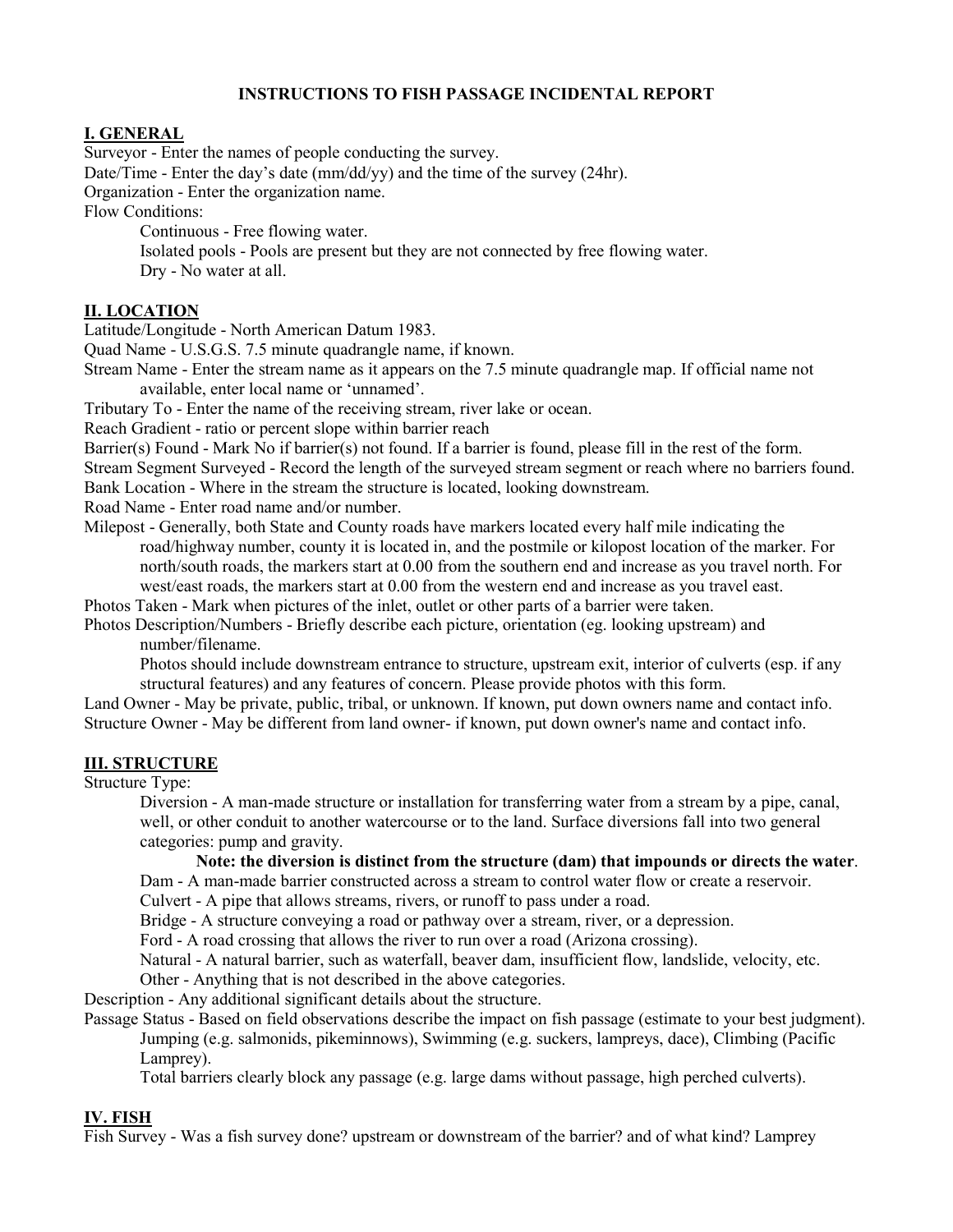surveys target ammocoetes and require specialized slow-pulse electrofishing equipment or settings. Fishes Observed - What fish species were observed, as this may inform the passage needs or status of the site.

## **V. DIVERSION**

Diversion Type - Note: this refers to the extraction method, not the structure (see below under Dams). Pumps:

Vertical - The pump is vertically oriented and pulls water straight up. Submersible - Pump for diverting water is submerged under the water or bank and is not visible. Slant - Both the pump and intake pipe are angled at a slant up the river bank.

Centrifugal - Old style pump with visual appearance of a snail shell (spiral or circular).

Pump other - Water diversion where type of pump used is unknown but use of a pump is certain. Pump Running - Check Yes if the diversion was running in the time of the survey.

Floodgate - Water diversion where water is diverted by gravity flow and controlled via a screwgate.

Siphon - Common in the Delta, not usually seen anywhere else.

Canal - Water is diverted into a gravity fed channel

Infiltration chamber - Water is passed through the stream bed into pipe conveyance.

Other - Anything that is not described in the above categories.

Pipe or Conveyance Size - Inside diameter of the diversion intake, canal or drain.

Screened - Fish screens are supposed to keep fish from being taken out of a stream or river by a water diversion. Screen Aperture - If screened, what is the gap/mesh in the screen.

Protective of - Is the screen design intended to exclude larval fish, adult fish, or general debris (e.g. trash rack) Screen Type - What type of screening is provided: a moving screen, fixed, louvered design or simple grate?

# **VI. DAM**

Dam Type - Specify the material the dam is made from.

Dam Width/Dam Height - Provide the dam's dimensions in feet if possible.

Seasonal/Permanent - Is the dam operational all year long or seasonally?

Facility - Is there a fish ladder, natural fishway bypass, or some other structure in place to improve fish passage?

### **VII. CULVERT**



Culvert Type:

Abandoned/Unmaintained - Check if the culvert appears to be abandoned and/or not maintained.

Culvert Material - Check box that most accurately describes the culvert's construction material. Check multiple boxes if the culvert is composed of two or more materials.

Metal - Corrugated Metal (Steel) Pipe (CMP) = single sheet pipe of corrugated galvanized steel; Structural Steel Plate (SSP) = multiple plates of corrugated galvanized steel bolted together, and corrugated aluminum.

Plastic - Culvert of various types of high-impact plastics, usually with shallow corrugations. Concrete - Generally no corrugations. Mostly box culverts, some circular and arch pipes are concrete. Log/wood - Mostly old log stringer bridges and Humboldt crossings, also box and old circular pipe. Other - Explain if none of the materials accurately describes the culvert.

Number of Barrels/Pipes - If a culvert consists of numerous barrels or pipe, list the total number.

Weirs/ Baffles - These are generally structures that are added as a retrofit to a culvert (baffles), or placed in the stream (weirs) to reduce velocity or improve fish passage in some way.

Channel Width - The active channel width is identified by locating the height of annual scour along banks